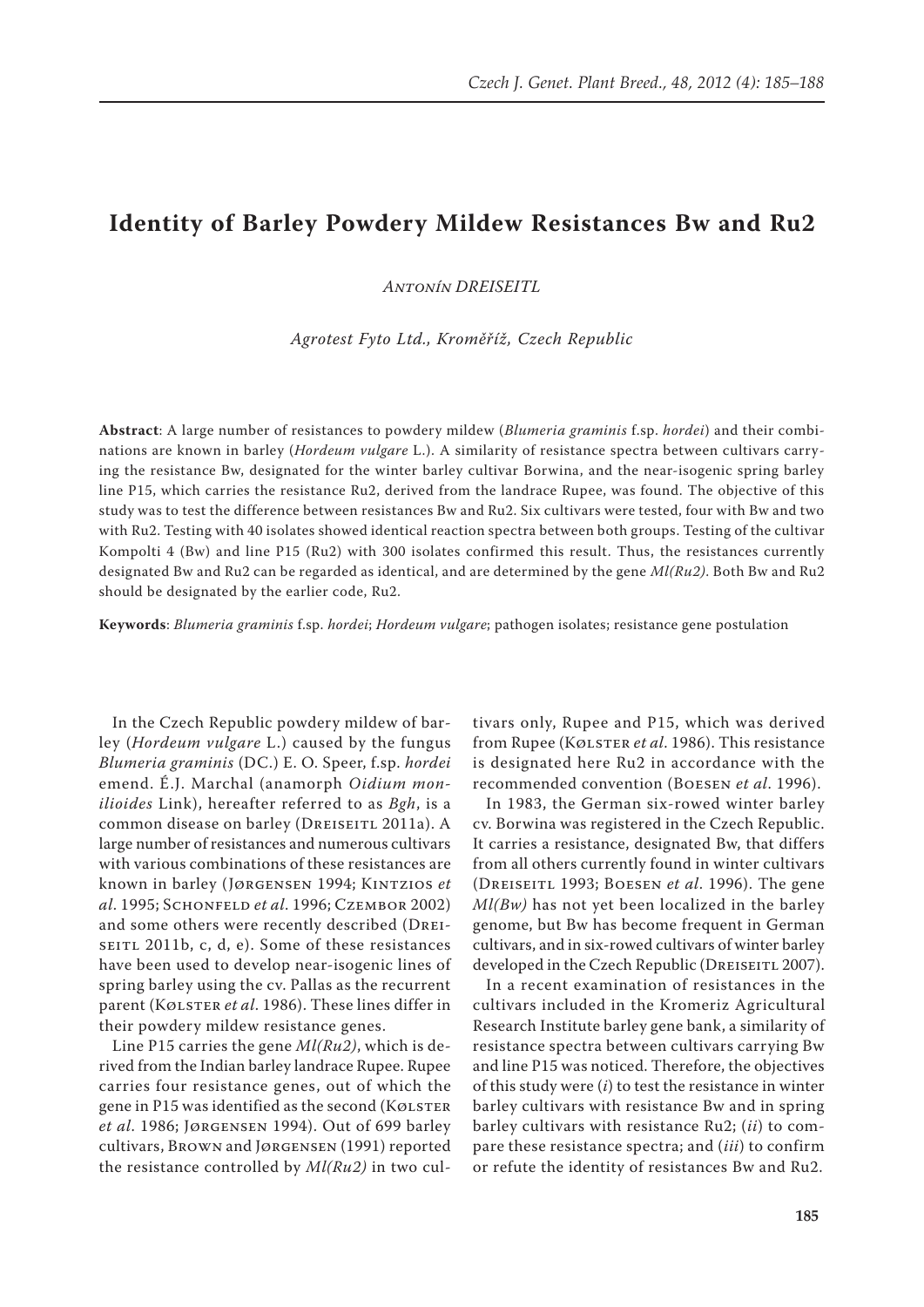## **MATERIAL AND METHODS**

Six cultivars were tested (Table 1). Four have resistance Bw (three have Bw only, and cv. Borwina also has Lo (DREISEITL 2011e)). The other two have resistance Ru2: P15 (which also has HH) and the American cv. Mollybloom (which also has Ch). In a subsequent experiment, line P15 (Ru2) and cv. Kompolti 4 (Bw) were used as differential cultivars.

Forty reference isolates of *Bgh* held in the pathogen gene bank at the Agricultural Research Institute Kromeriz were used for resistance tests. The designation of the isolates is derived from their virulence patterns in relation to 12 *Ml* resistance genes in coded triplets (Limpert & Müller 1994) in the order *a1*, *a3*, *a6*; *a7*, *a9*, *a12*; *a13*, *k1*, *La*; *g*, *at*, *(Ru2)*. Additional 300 isolates were subsequently tested; these belonged, on the basis of reactions to 12 differential cultivars, to 144 different pathotypes.

About 20 seeds of each cultivar were sown into each of two pots (80 mm diameter) filled with a gardening peat substrate and placed in a mildewproof greenhouse under natural daylight in October. Leaf segments 20 mm long were cut from the central part of healthy, fully-expanded primary leaves (DC11). For testing with an isolate, three leaf segments of each cultivar were placed with the adaxial side facing up in a Petri dish on water agar  $(0.8\%)$  with benzimidazole  $(40 \text{ mg/l})$  – a leaf senescence inhibitor. For each isolate, a Petri dish with leaf segments was placed at the bottom of a metal inoculation tower and inoculated with ca. 8 conidia/mm<sup>2</sup> . The dishes with inoculated leaf segments were incubated at  $18 \pm 2$ °C under artificial light (cool-white fluorescent lamps providing 12 h light at  $30 \pm 5 \mu \text{mol/m}^2/\text{s}$ ).

Eight days after inoculation, reaction types (RTs) on the adaxial side of leaf segments were scored. A nine-point scale (0–4, including intertypes) was used for scoring RTs, indicating the pathogen growth (Torp *et al*. 1978). Each cultivar was tested in two replications (independently prepared experimental series). If there were notable differences between replications in RTs, additional tests were carried out. The set of 40 RTs that each cultivar developed in response to the 40 reference isolates provided the basis for a resistance spectrum (RS) for each cultivar.

| Cultivar             | Resistance<br>spectrum | Resistance<br>code   | Reference                                              |  |  |  |
|----------------------|------------------------|----------------------|--------------------------------------------------------|--|--|--|
| <b>Spring barley</b> |                        |                      |                                                        |  |  |  |
| P <sub>15</sub>      | 3                      | Ru <sub>2</sub> , HH | KØLSTER et al. (1986); DREISEITL unpublished           |  |  |  |
| Mollybloom           | 2                      | Ru <sub>2</sub> , Ch | DREISEITL and STEFFENSON (1996); DREISEITL unpublished |  |  |  |
| <b>Winter barley</b> |                        |                      |                                                        |  |  |  |
| <b>Borwina</b>       | 4                      | Bw, Lo               | DREISEITL (1993, 2007, 2011e)                          |  |  |  |
| F 12872/08 L1        |                        | Bw                   | DREISEITL $(2011f)$                                    |  |  |  |
| Kompolti 4           |                        | Bw                   | DREISEITL (2007)                                       |  |  |  |
| Zhhlaoluomang        |                        | Bw                   | DREISEITL and YANG (2007)                              |  |  |  |

Table 1. Six barley cultivars and their powdery mildew resistance

Table 2. The three resistance spectra found in six barley cultivars inoculated with 10 selected isolates of the barley powdery mildew pathogen (*Blumeria graminis* f.sp. *hordei*)

| Resistance<br>spectrum | Resistance         | Isolate of Blumeria graminis f.sp. hordei |          |      |      |         |         |         |         |          |      |
|------------------------|--------------------|-------------------------------------------|----------|------|------|---------|---------|---------|---------|----------|------|
|                        | code               | 0004                                      | 1044     | 2567 | 3707 | 4523    | 4711    | 4761    | 5511    | 7467     | 7777 |
|                        | Ru2                | 4                                         | 4        | 4    | 4    | $2 - 3$ | $2 - 3$ | $2 - 3$ | $2 - 3$ | 4        | 4    |
| 2                      | Ru <sub>2</sub> Ch | 4                                         | 2        | 4    | 4    | $2 - 3$ | $2 - 3$ | $2 - 3$ | $2 - 3$ | 4        | 4    |
| 3                      | Ru2HH              | 4                                         | $\Omega$ | 4    | 4    | $2 - 3$ | $2 - 3$ | $2 - 3$ | $2 - 3$ | 4        | 4    |
| 4                      | Ru <sub>2</sub> Lo | 4                                         | $\Omega$ | 4    | 4    | $2 - 3$ | $2 - 3$ | $2 - 3$ | $2 - 3$ | $\Omega$ | 4    |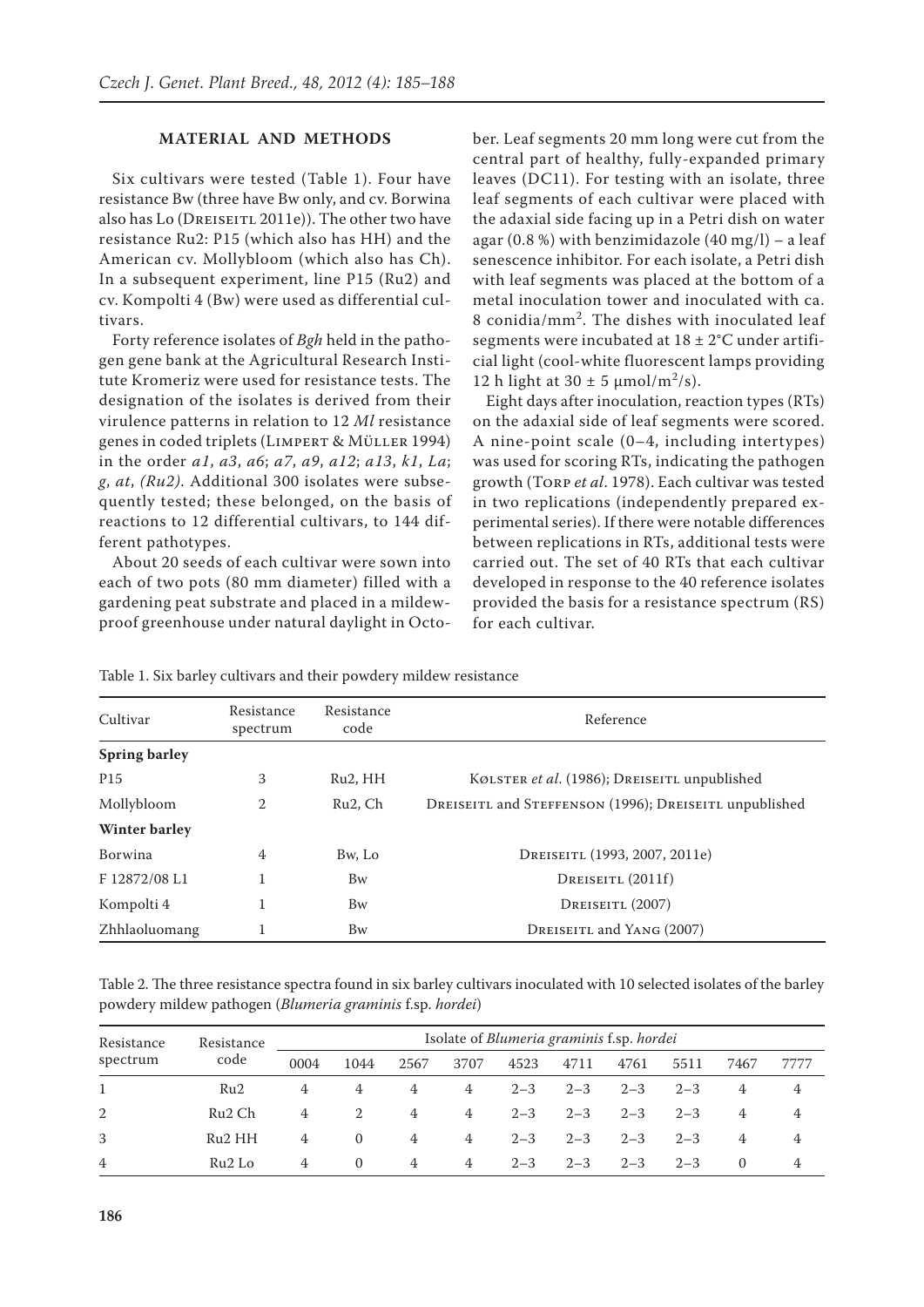## **RESULTS**

Among the two spring barley and four winter barley cultivars, four RSs were detected. RS 1 was characterized by RT 2–3 in response to 24 isolates and RT 4 to 16 isolates. RSs 2 and 3 were nearly identical to RS 1, except for RT 2 in RS 2 and RT 0 in RS 3 instead of RT 4 to isolate 1044 and RS 4 was characterized by RT 0 in response to isolate 7467. In this contribution ten RTs were used to characterize the four RSs (Table 2); three cultivars showed RS 1, one showed RS 2, one showed RS 3, and another one showed RS 4 (Table 1).

## **DISCUSSION**

Testing with the 40 reference isolates showed identical RSs between cultivars with resistances Ru2 and Bw. Small differences in four RSs were due to the presence of "additional" resistance HH in line P15, Lo in cv. Borwina, and resistance Ch in cv. Mollybloom. Among the 40 pathotypes used, HH and Ch are effective against pathotype 1044 only and Lo is effective against pathotypes 1044 and 7467. However, practical importance of these three additional resistances is negligible.

In the subsequent experiment with 300 isolates of 144 pathotypes, line P15 (Ru2) and cv. Kompolti 4 (Bw) showed identical responses in all cases. Thus, the resistances currently designated Bw and Ru2 can be regarded as identical, and are determined by the gene *Ml(Ru2)*. Therefore, this resistance should be designated as Ru2, which was published earlier (Kølster *et al*. 1986), even though it is often present in winter barley cultivars long identified as Bw.

The source of the resistance in cv. Borwina has not been identified from its pedigree ((Valja ×Vogelsanger Gold)  $\times$  Hohenthurm 7246). DREISEITL and Yang (2007) studied the resistance in 147 Chinese cultivars. It was a big surprise to find that 47% of them, including cv. Zhhlaoluomang tested also here, showed identical resistance to that of cv. Borwina. The corresponding virulence is also very frequent in east Asia, as documented by a recent study of the pathogen population (DREISEITL & WANG 2007), which found this virulence in more than 84% of the isolates examined (including isolate 0004, used here), and by the virulence of an old Japanese isolate, 1044 (also known as Race I; HIURA & HETA 1955), which helped us in distinguishing the four RSs

(Table 2). Therefore, the resistance Bw could have had roots in east Asia (DREISEITL 2007). However, Ru2 is likely to be present in cv. Borwina owing to a not fully successful effort to use the resistance of Rupee (Moseman & Jørgensen 1973), and especially the gene *Mla13* (= Ru1).

The most frequent expression of Ru2 is reaction type 2–3. However, the RT is "only" a phenotype of the given resistance influenced by environmental conditions. The phenotype assessment depends also on the evaluator's subjective reading. Therefore, during testing of resistances with RT 2–3 or RT 3, inaccuracies are common, necessitating multiple replications in order to eliminate them and to obtain the necessary agreement in spectra between individual replications. Similar inaccuracies also occur when tests of isolates are repeated infrequently. Therefore, to determine the virulence of each isolate to such resistance genes, it is useful to use at least two cultivars with identical resistance, and if different results are obtained, these cultivars should be inoculated again.

*Acknowledgements***.** The excellent technical assistance of Mrs. D. Krejčířová is greatly appreciated. The article was elaborated within Project No. RO-0211- 3021 supported by the Ministry of Agriculture of the Czech Republic.

## **References**

- Boesen B., Hovmøller M.S., Jørgensen J.H. (1996): Designations of barley and wheat powdery mildew resistance and virulence in Europe. In: LIMPERT E., FINCK M.R., Wolfe M.S. (eds): Integrated Control of Cereal Mildews and Rusts: Towards Coordination of Research Across Europe. European Commission, Brussels, 2–9.
- Brown J.K.M., Jørgensen J.H. (1991): A catalogue of mildew resistance genes in European barley varieties. In: Jørgensen J.H. (ed.): Integrated Control of Cereal Mildews: Virulence and Their Change. Risø National Laboratory, Roskilde, 263–286.
- Czembor J.H. (2002): Resistance to powdery mildew in selections from Moroccan barley landraces. Euphytica, **125**: 397–409.
- Dreiseitl A. (1993): Analysis of breeding Czechoslovak barley varieties for resistance to fungal diseases particularly powdery mildew. Poľnohospodárstvo (Agriculture), **39**: 467–475.
- DREISEITL A. (2007): Powdery mildew resistance in winter barley cultivars. Plant Breeding, **126**: 268–273.